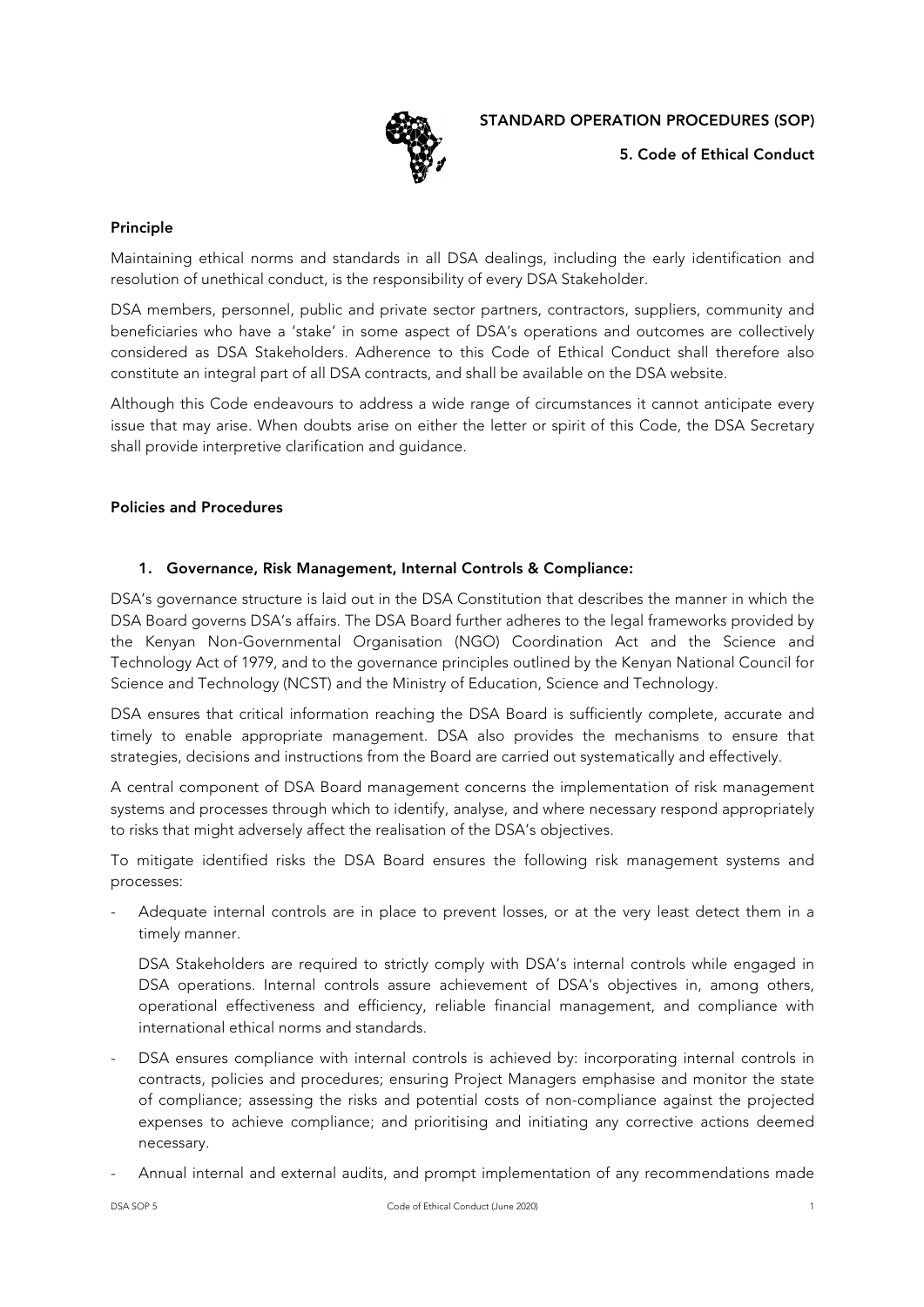as a result of these audits.

- Adequate security safeguards for DSA assets, and for DSA Stakeholder assets under DSA control.
- Adequate measures sensitising DSA Stakeholders of key DSA internal controls, policies and procedures, and technical support to ensure compliance.

## 2. Conditions in the Work Environment:

- DSA is committed to offering equal opportunities in the work environment and will seek to recruit, develop and retain the best talented people through a rigorous but fair and transparent selection process that shall be based on qualification, experience and suitability.
- DSA maintains a work environment where diversity is valued and respected. Discrimination, harassment or intimidation, whether based on a person's race, gender, colour, creed, religion, nationality, citizenship, age, disability, marital status, sexual orientation or socio-economic status is strictly prohibited and is completely inconsistent with DSA's aspirations of providing a respectful, professional and dignified work environment.
- DSA is committed to maintaining a healthy and productive work environment. Misuse of controlled substances, and/or the sale, manufacture, distribution, possession, use or being under the influence of mind-altering substances while on the job is prohibited.
- The safety of the work environment is of utmost importance. DSA shall comply with all applicable health and safety standards including applicable laws to help maintain secure work surroundings.

## 3. Preventing Fraud and Corruption:

DSA upholds a "Zero-Tolerance" to any form of fraud or corruption, whether direct or indirect.

DSA's Stakeholders (including the Stakeholders' personnel) are required to refrain from, and to have procedures in place to address, incidents of fraud and corruption.

Fraud can be defined as any act or omission that intentionally misleads, or attempts to mislead a party, to obtain a financial or other benefit, whether for oneself or for a third party. Fraud could involve misappropriation of cash or other assets, issuing fraudulent statements, or purposefully misreporting or omitting information.

Corruption can be defined as the offering, giving, receiving or soliciting, anything of value directly or indirectly in order to improperly influence the actions of another party or in exchange for the performance or omission of a function or activity whether or not these are to officers of public or private institutions.

## 4. Gifts and Benefits:

Gifts or benefits may not be accepted under circumstances in which it could appear that professional judgment has been compromised.

DSA Stakeholders shall not accept gifts or benefits from a third party if the benefit is attributable to the fact that the person is a DSA Stakeholder, or to any act or omission of the person as a DSA Stakeholder.

Where a gift or benefit is given without the DSA Stakeholder's knowledge, or where refusal of a gift or benefit would be offensive to custom or might amount to bad public relations, the recipient shall inform the DSA Secretary by filling the Gift/ Benefit Declaration Form (Form 5.A).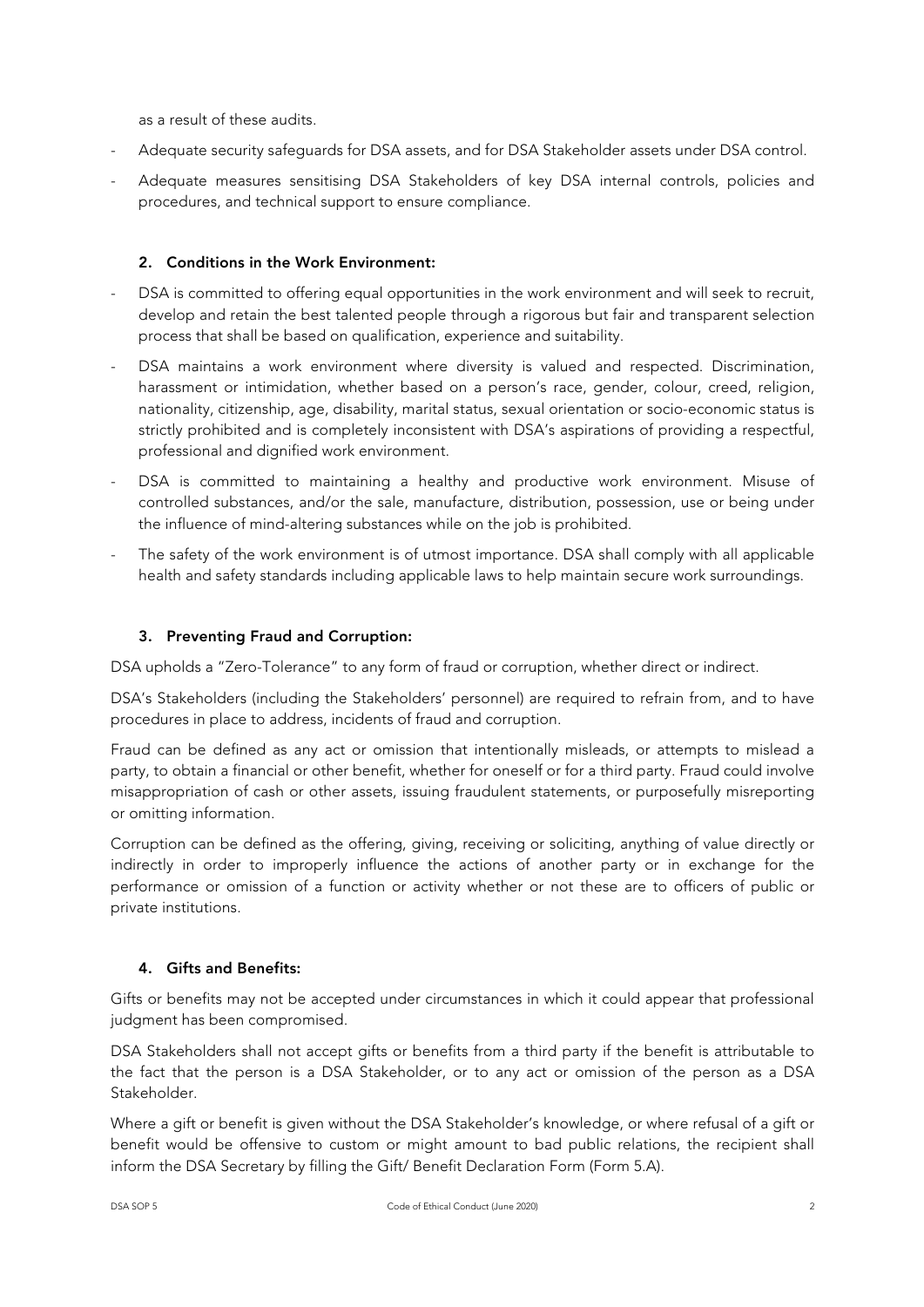Under no circumstances shall DSA Stakeholders offer or accept anything of value to a public official for the purpose of influencing the recipient to take or refrain from taking any official action, or to induce the recipient to engage DSA's services.

# 5. Avoiding Conflicts of Interest:

DSA Stakeholders shall be sensitive to any activities, interests or relationships that might interfere with, or even appear to interfere with, their ability to act in the best interests of DSA.

DSA Stakeholders shall inform the DSA Secretary of existing or potential, real or perceived, conflicts of interest by filling the Conflict of Interest Disclosure Form (Form 5.B).

Areas in which conflicts of interest may arise include:

- Use of DSA's name, facilities or relationships for personal benefit or outside work without appropriate authorisation;
- Actual or proposed professional relationships or transaction between DSA and entities in which DSA Stakeholders are interested parties, or from which the latter may derive a benefit;
- Personal investment in enterprises if the investment might affect or appear to affect the DSA Stakeholders' ability to make unbiased professional decisions for DSA.

## 6. Dealing with Scientific Misconduct:

Scientific misconduct is understood as offences against the principles of ethics and good practice accepted in the scientific environment.

DSA Stakeholders facing allegations of scientific unreliability shall urgently undertake to offer compelling clarification of all facts and circumstances. If the allegations prove to be justified, the DSA Secretary shall arrange for thorough investigation of the allegations so that appropriate corrective actions can be undertaken. It is essential that persons with substantial experience in the domain in question participate in the investigation.

The response to revealed scientific misconduct shall depend on the gravity of the misconduct, on whether or not it was deliberate, as well as on other attenuating or aggravating circumstances.

Scientific misconduct may occur at the stage of the research proposal while applying for grants, in the process of conducting and reviewing research, in reference to the work of other researchers, or in the preparation of expert opinions.

Examples of misconduct that particularly undermine the scientific ethos, and that gravely infringe on the basic principles of science include:

- Fabricating research findings, inventing results and presenting them as genuine;
- Falsifying research findings by changing them or omitting uncomfortable data resulting in the false presentation of the findings;
- Plagiarising and or expropriating other persons' ideas, research findings, or texts, without mentioning the source is an unacceptable offence against other researchers and an infringement of intellectual property rights;
- Writing false reviews for doctoral dissertations, for applications for the title of Professor, for applications for employment in scientific institutions, or for research projects;
- Refraining from expressing an expert opinion or a refusal to do so, if the evaluation, in the expert's opinion would be negative;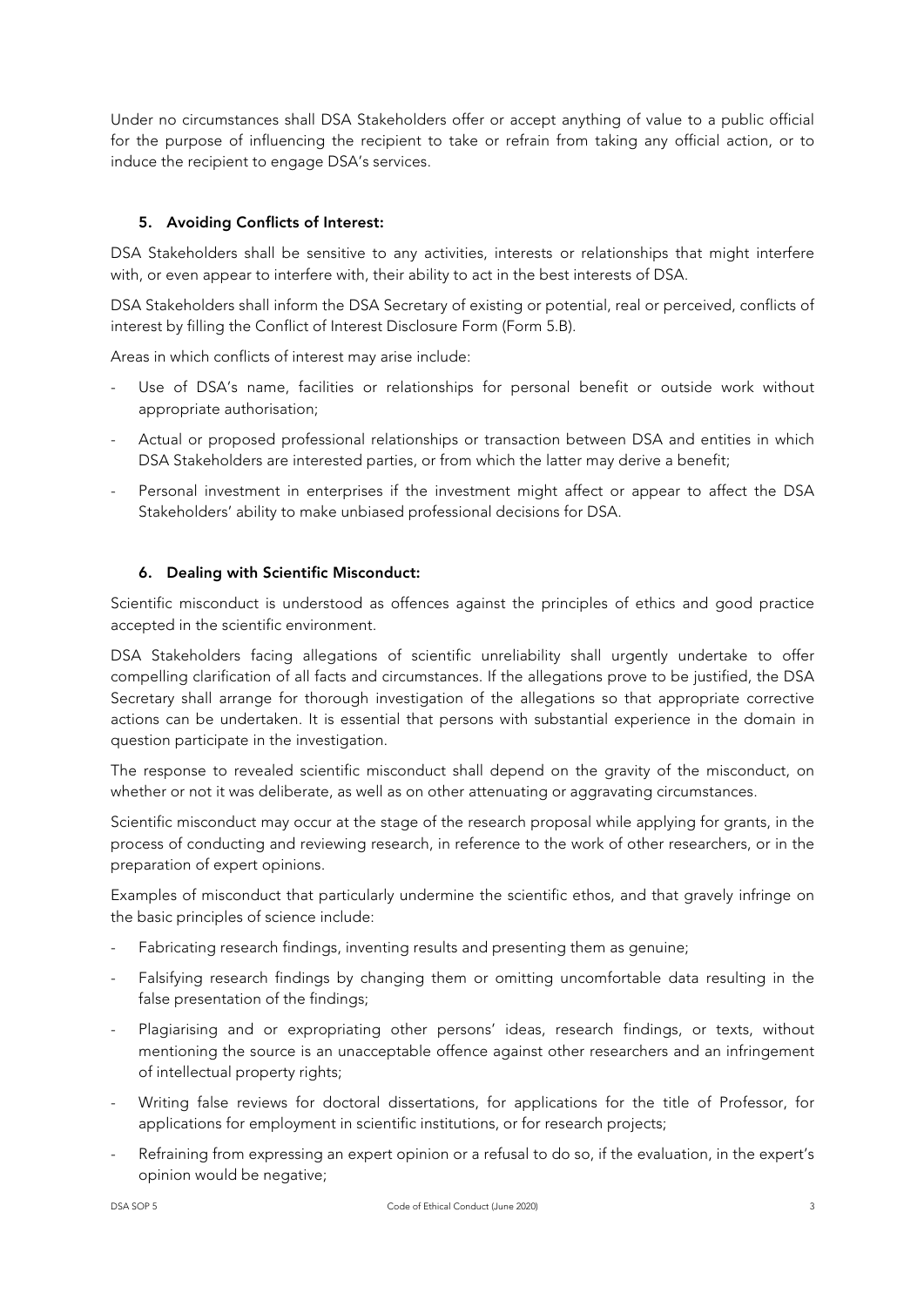- Failing to comply with the good practice of scientific work, especially adopting a negligent approach to conducting research or to the analysis of its findings, and slovenliness in handling data;
- Failing to conform to the guidelines on biomedical research involving human subjects requiring that the research be based on laboratory and animal experimentation and a thorough knowledge of the scientific literature in the area of the research;
- Omitting to transmit the protocol for experimental procedures involving human subjects to an appropriate ethics clearance committee independent of the investigator and the sponsor of the research for consideration, comment and guidance;
- Employing improper procedures related to revealed scientific misconduct, such as not reporting the observed scientific misconduct, attempts at cover-up or retaliation against the Whistleblowers.

# 7. Appropriate Use of Assets:

All tangible and intangible assets belonging to DSA, and assets belonging to DSA Stakeholders that are under DSA control, shall be used only for their intended professional purpose. Such assets include money, confidential data and information, intellectual property, tools, equipment, hardware and software, among others.

DSA Stakeholders with access to non-public information about DSA shall protect the confidentiality of that information and will not disclose proprietary or confidential information about DSA to anyone who is not authorised to receive it.

Misappropriation of DSA assets will constitute an act of fraud against the DSA and affected DSA Stakeholder(s).

## 8. Accuracy of Records and Reporting:

All records, data and information owned, collected, used and managed by DSA, including reports, shall be accurate, complete and maintained in sufficient detail as to accurately reflect DSA's true position.

DSA Stakeholders shall be individually responsible for the integrity of the records, data, information and reports under their control, and records shall be retained in accordance with DSA Standard Operating Procedures (SOPs) and applicable laws.

DSA Financial Statements and Management Accounts shall be prepared in accordance with generally accepted accounting principles and fairly present, in all material respects, DSA's financial condition and results.

## 9. Reporting Incidents of Unethical conduct:

DSA Stakeholders who detect or suspect incidents of unethical conduct where DSA projects or operations may be prejudiced have an obligation to report the unethical conduct to the Project Manager responsible for the operations where the incident is supposed to have occurred, and must do so in sufficient detail to enable comprehensive and objective investigation of the matter reported.

All incidents of unethical conduct should be reported regardless of materiality.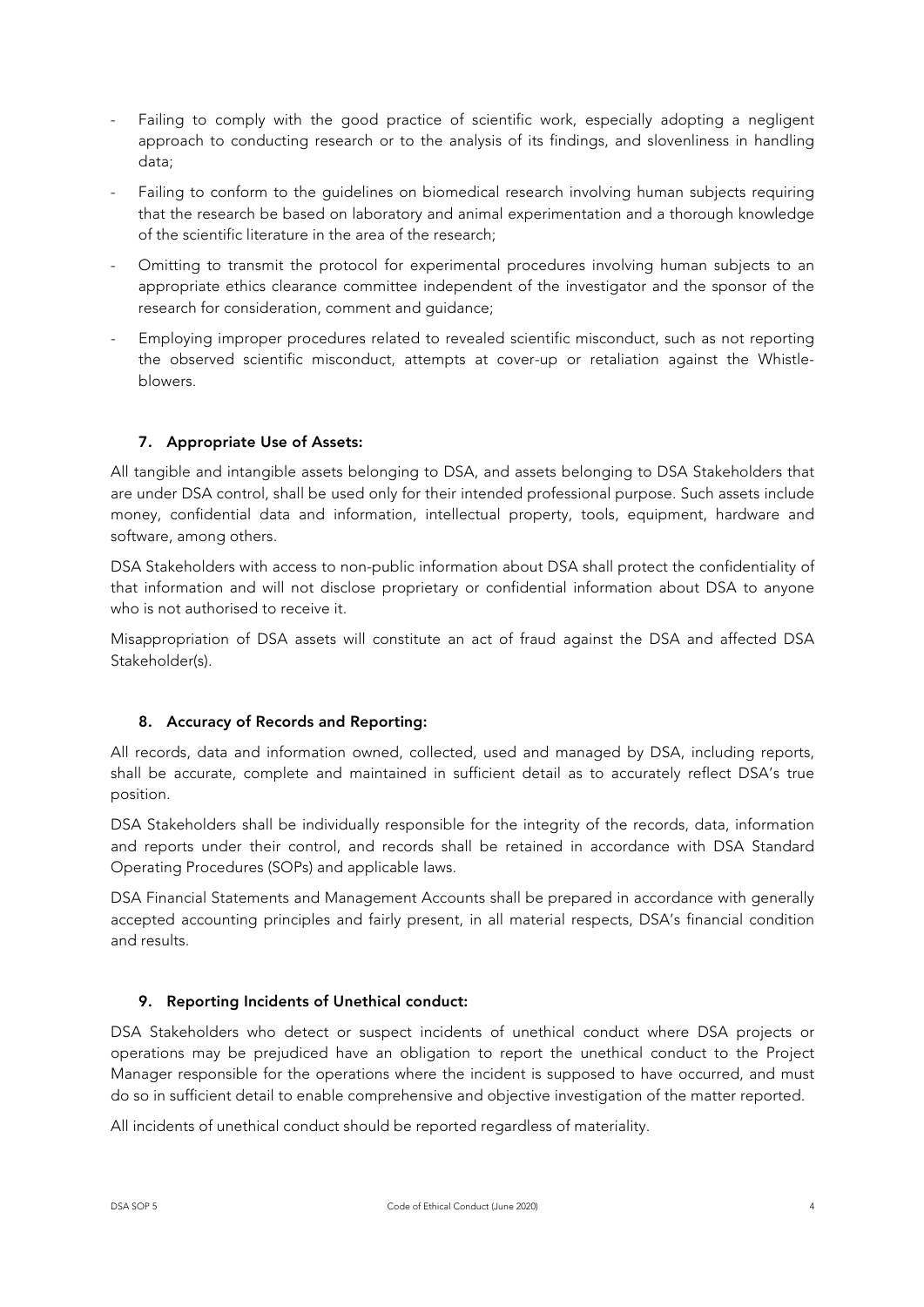If the reporter is not satisfied with the Project Manager's response to the incident report, or has reason to believe that the Project Manager might be involved, the reporter shall contact the DSA Secretary, either openly or anonymously using the Whistle-blower Policy.

The Project Manager or DSA Secretary, as the case might be, shall be responsible for completing the Incident Reporting Template (Form 5.C).

This document should be completed at the earliest opportunity – even though investigations may be underway – and submitted directly to the DSA Chairman for communication to the DSA Board. As new information becomes available, this document should be updated and resubmitted.

## 10. Investigation and Follow-up Actions:

The DSA Secretary shall be responsible for ensuring that reported incidents are properly and conclusively investigated. Investigations shall be conducted without regard to concerned parties' relation with DSA.

DSA Stakeholders shall co-operate fully with any officially authorised and communicated internal or external investigations into unethical conduct. The purpose of such investigation is to determine whether or not there are facts to support the allegation of unethical conduct. An investigation is an administrative fact-finding exercise to determine whether unethical conduct has occurred, and is not a punitive undertaking.

Once established, an act of unethical conduct shall constitute a serious breach of trust that may justify the termination of relations between DSA and the concerned DSA Stakeholders. DSA may also institute appropriate remedial measures, including:

- Using all available means to recover misappropriated funds or assets, including by making deductions from outstanding dues;
- Taking civil judicial action before the relevant national judicial authorities;
- Reporting appropriate cases to national authorities for criminal investigation and prosecution;
- When unethical conduct has occurred due to a weakness or breakdown in DSA SOPs, ensuring that improvements are promptly implemented in order to prevent recurrence.

Unethical conduct reported but not deemed to have been appropriately investigated and/or addressed should be promptly brought to the attention of the DSA Chairman, for the intervention of the DSA Board.

#### 11. Whistle-blower Policy:

DSA's Whistle-blower Policy allows for anonymous reporting of detected and suspected incidents of unethical conduct of a particularly sensitive nature entailing a level of risk to the reporter (hereinafter referred to as the Whistle-blower), by providing the mechanism by which concerns can be raised and addressed, free of fear, harassment and retaliation.

Whistle-blowers seeking anonymity must act in good faith and have reasonable grounds for their allegations. No Whistle-blower who reports potential unethical conduct in good faith will suffer any form of retaliation. On the other hand, this policy does not protect a Whistle-blower who wilfully makes allegations that they know to be false, or makes allegations with intent to misinform.

DSA SOP 5 Code of Ethical Conduct (June 2020) 5 The DSA Secretary shall receive the Whistle-blower's report and determine whether the report falls within the scope of this Policy. If the report is considered as having sufficient substance and falling within the scope of this Policy, the DSA Secretary shall render the report anonymous by removing the